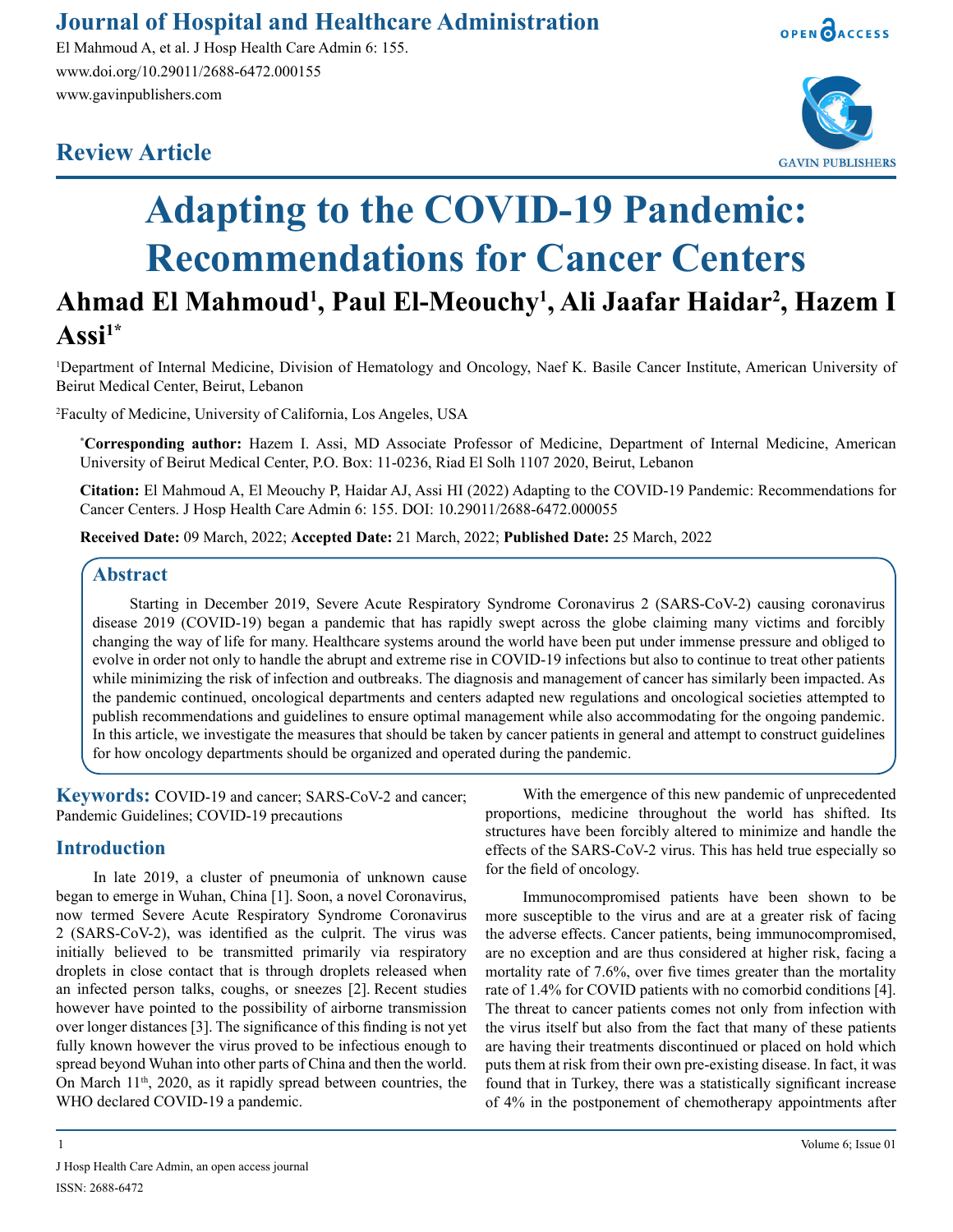the pandemic started [5]. With many hospitals around the world at capacity, it is also becoming increasingly difficult for surgery to be conducted on cancer patients, which poses a problem as surgery remains the first line treatment in many types of cancers-thereby worsening both morbidity and mortality. Another issue that has risen with the pandemic is the postponement and/or cancelling of screening and the delay in investigation even when symptoms are present. Alkatout et al.wrote that there has been a marked decline in cancer screening, diagnostic imaging, as well as histopathological and cytological biopsies during the COVID-19 pandemic and have raised concerns that short-term and more importantly, long-term interruption of cancer screening will delay the diagnosis of cancers and therefore cause a shift in favour of more advanced cancers [6]. Camille Maringe et al. demonstrated that an estimated 3291–3621 additional preventable deaths would occur within 5 years in the UK as a result of diagnostic delay [7].

In this review, we will be looking at the measures that should be taken in general by any cancer patient to ensure their safety. Then, we will go into details about and attempt to construct guidelines for how oncology departments should be organized and operated for the most beneficial outcomes for cancer patients during the pandemic. Measures for treating cancer patients that have contracted COVID-19 will be looked at, followed by a discussion on the different treatment options for oncology patients during these times. Finally, we will dive into the vaccination protocol and recommendations for these patients.

## **General Measures for Cancer Patients**

As is the case in most diseases, prevention before treatment is paramount to ensure favourable outcomes. This holds doubly true for patients with malignancies who are defined as high-risk patients and who have a much higher risk for adverse effects and mortality than the general population. During outbreaks, we suggest that all cancer patients remain at home and minimize contact with the outside world. If outside contact is unavoidable, these patients should take all COVID-19 precautions which include social distancing, avoiding indoor gatherings, maintaining proper hand hygiene, wearing face masks, avoiding touching of their faces, etc. All items brought from the outside world should be well sanitized before use. We also suggest that their environment be cleaned and routinely disinfected. In addition, these patients should be informed and educated about symptoms to be watchful for and instructed to isolate and contact their healthcare provider if any symptoms arise. Moreover, they should be asked to keep up with WHO guidelines and recommendations about the pandemic. especially if and when the environment is exposed to the outside world. Guidance on types of disinfectants, strengths, and how to use them can be find on the WHO COVID-19 guidance website [8]. Lifestyle measures not specifically directed against CoVID-19 may be helpful in boosting immunity and preventing "pandemic

fatigue" such as having proper sleep hygiene, establishing stress relieving practices and a proper routine, exercising, and maintaining virtual contact with family and friends for good social support. Nutrition in particular has been shown time and again to be an important factor in immunity to infection. As was discussed by Schaible et al., malnutrition not only leaves people susceptible to infection but also decreases their ability to mount a proper immune response and puts them at risk for more severe infections [9]. Therefore, a well-rounded and nutritious diet with good caloric balance is essential for everyone during such pandemics. Dietary guidance can be found on the WHO healthy diet website [10]. In addition, these patients should be informed and educated about symptoms to be watchful for and instructed to isolate and contact their healthcare provider if any symptoms arise. Moreover, they should be asked to keep up with WHO guidelines and recommendations about the pandemic.

## **Recommendations for Oncology Centres and Departments**

## **Outpatients**

In general, specialized oncology departments and cancer centres should follow all COVID guidelines set out by their national ministry of health or by trusted official international committees such as the WHO. These include obligatory masking, implementation of social distancing especially in tight spaces like elevators, providing and advising visitors on the importance of hand hygiene, implementing touch-free technology, educating visitors on how to limit COVID spread via billboards, posters, and announcements, limiting patient and visitor capacities, adding glass barriers at reception areas and similar places, providing adequate Personal Protective Equipment (PPE) for healthcare workers, and others.

Temperature checks at the door are not recommended as a study of 15 million screenings identified an efficiency of only 1 identified case of COVID-19 infection per 40 cases missed [11]. The floor plan and layout of each floor should be reconsidered and possibly redesigned to attempt to ensure the appropriate flow of people and proper distancing between visitors. The facility's ventilation system should be assessed, and managed, expert opinion should be consulted considering important parameters that may propagate the spread of the virus. When possible, we recommend designating one elevator for special use by cancer patients, one patient at a time. Aerosol generating procedures should be conducted in a controlled setting with appropriate PPE and preferably in a negative pressure room.

Recommended standard PPE should usually include gloves, a gown, a respirator (or at least a medical mask), and eye/face protection. HCWs should always don isolation gowns and gloves when entering patients' rooms. It is important that hand hygiene be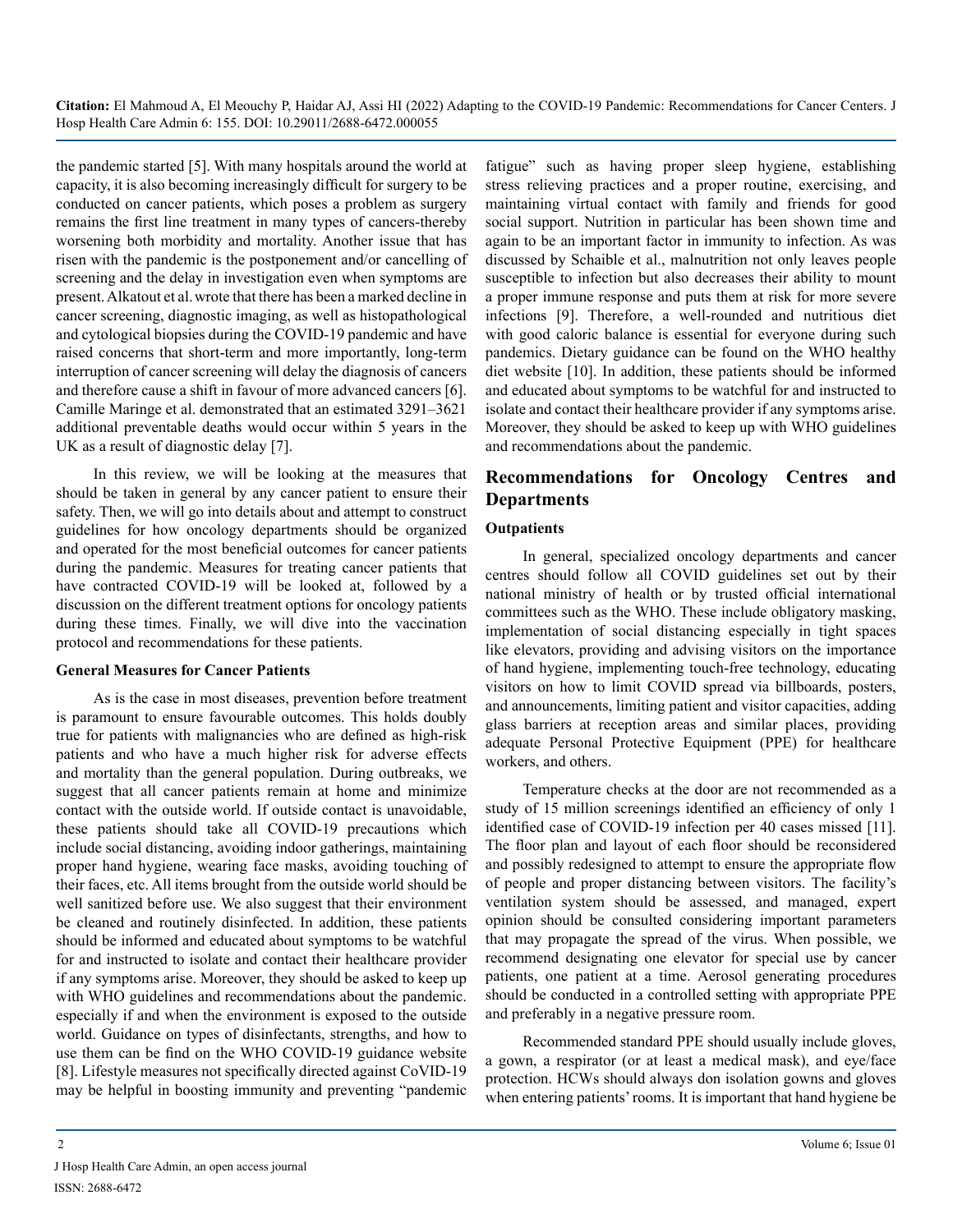routinely performed before entering or exiting the room. In general, there is no need to change gowns between patients unless it is stained or for some other unrelated additional contact precautions. However, they should be limited to COVID-19 infected areas and should never be worn in common spaces. Respirators (for example N-95) should be worn during aerosol-generating procedures. In case of no aerosol-generation, a regular medical mask can suffice if respirators are in short supply as there is no evidence that a respirator provides additional benefits in such cases. Goggles or a face covering that shields the front and sides of the face should be worn for eye and face protection.

Employees and healthcare workers should also be screened and be obliged to follow the set out COVID measures to ensure patient safety. It is important for every cancer centre or oncology department to take into consideration the current state of endemicity of COVID in its particular region. This should guide the current procedures and guidelines that these centres should follow.

In areas with moderate to high community spread, high risk of COVID outbreaks, or with a current COVID outbreak occurring, restrictions must be tightened. Firstly, patients should be classified by oncological state and priorities should be assigned based on their respective malignancy. The number of patients must be decreased. Taking into consideration assigned priority, current malignancy, its status, and the kind of treatment patients are on, centres must identify patients that can be assessed remotely via e-medicine and telemedicine and who do not need to present in person. Examples of such patients are followed ups with paramedical examinations like lab tests and imaging ordered. Other patients that can be assessed remotely are some patients on oral chemotherapy, some patients on hormone therapy, and patients in remission presenting for follow-up with no new alarm symptoms. We recommend video calls for these assessments. For other patients who must be seen in person, we recommend screening them for COVID exposure and symptoms via phone call before each visit. Screening should include questions about possible COVID-19 exposure within 2 weeks, travel history, and symptoms of COVID-19 which include fever, chills, fatigue, cough, rhinorrhoea, sore throat, anosmia, ageusia, myalgia, dyspnoea, and gastrointestinal symptoms (diarrhoea, pain, etc). Number of visits, length of each visit, accompanying visitors, and the amount of time spent in contact with other patients and healthcare workers during each visit should also be minimized. For patients screened to have a possible upper respiratory tract infection or COVID exposure, we recommend a negative COVID RT-PCR result before presenting, regardless of vaccination status. Patients receiving treatment in the hospital like chemotherapy or radiotherapy can be assessed during their treatment to hasten their stay.

In areas of low endemicity and low risk of COVID outbreaks, restrictions may be curbed, and more patients can be seen and assessed in person. General COVID measures should remain in place. The threshold for in-person evaluation, however, can be lowered. Screening of patients before their appointments should still be implemented. For vaccinated patients who screen positive for possible COVID infection, they may still be seen in person however we recommend special measures be taken for these patients similar to those taken for patients in high community spread. For unvaccinated patients who screen positive for possible COVID infection, we recommend a negative COVID RT-PCR result before presentation.

#### **Healthcare Workers**

Special care must be taken with healthcare workers as some of them are the most exposed members of society. Healthcare workers are not only exposed in the hospital/healthcare setting but also in their private lives. The most at risk healthcare workers are those that have direct contact with patients [12]. Studies have identified nurses to be at greatest risk [13]. To begin with, we recommend, as per the WHO, that all healthcare workers receive recommended COVID-19 vaccines as well as the seasonal influenza vaccine [14]. The influenza vaccine is necessary because it noticeably decreases the occurrence of viral-like symptoms. This spares more HCWs from undergoing COVID-19 testing and/or quarantine which could prove crucial, especially with the current burdens on the healthcare system. We also suggest screening workers by asking about symptoms before granting access to the facility. Screening should include the questions mentioned before.

The decision on when to test and quarantine HCWs is controversial and can be complicated sometimes. We must first consider the vaccination status, exposure, and presence of symptoms of each case. Any HCW that has COVID-19 symptoms should quarantine and be tested twice. For HCWs that are fully vaccinated and asymptomatic with a high- risk exposure, we recommend testing but no quarantine. These HCWs should adhere to social distancing and always have facial masks on. For HCWs that are unvaccinated and have a high-risk exposure, we recommend immediate quarantine and testing. The only HCWs that can be exempted from these measures are those that have had a SARS-CoV-2 infection within 3 months, unless symptomatic. Testing should be done twice, once immediately and then again between 5 and 7 days later.

If there isn't one, a special COVID-19 committee should be established to follow and monitor healthcare workers' COVID status. This committee would also be responsible for following up, tracing, and testing in any possible cases of COVID-19 infection among staff.

Healthcare workers should follow and remain up to date on the aforementioned national and international COVID guidelines that include obligatory masking and social distancing. These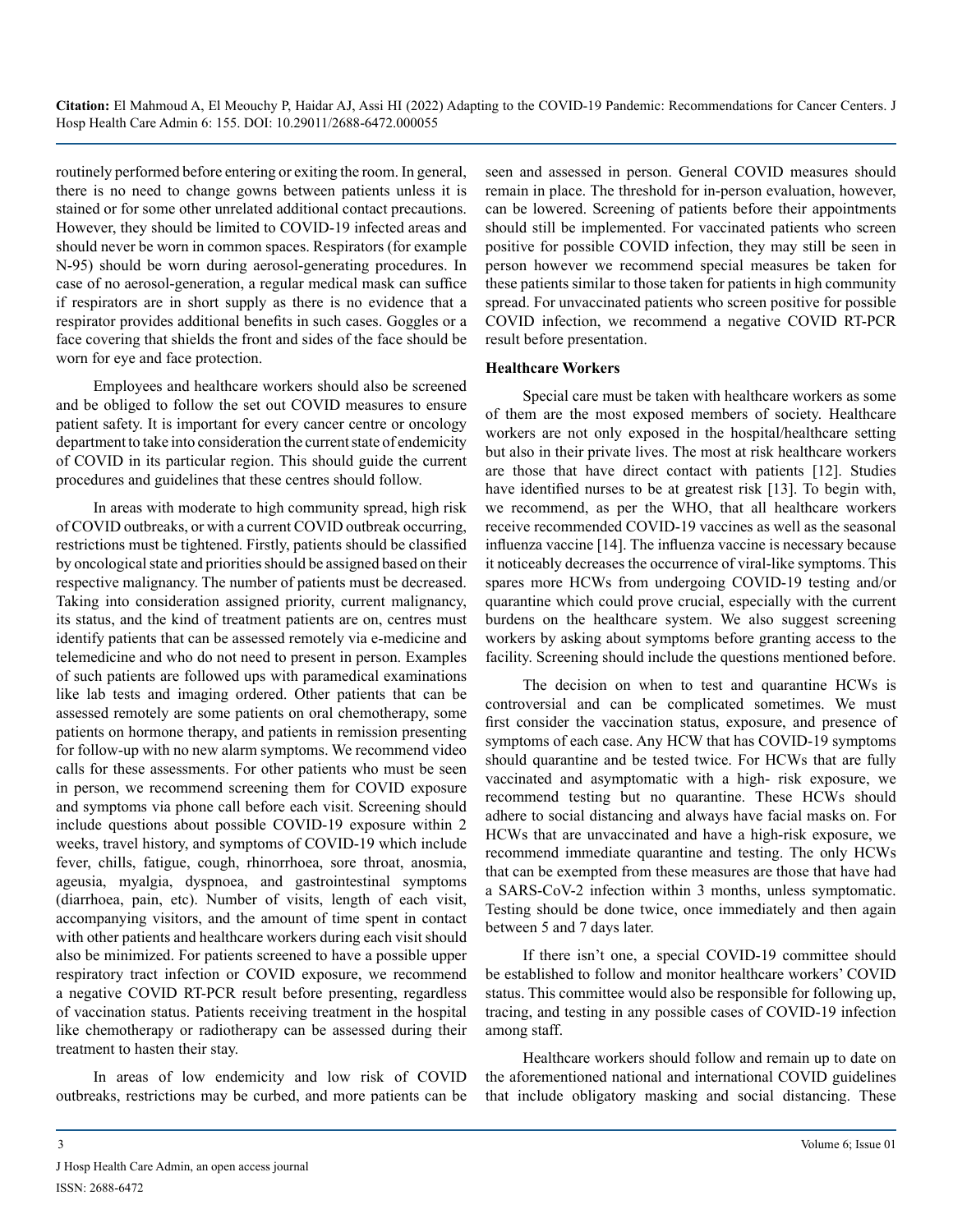measures should be stressed not only in the healthcare setting but also in their communal and private lives. Other measures should be considered depending, as discussed before, on the current state of COVID-19 community spread.

In areas with moderate to high community spread, high risk of COVID outbreaks, or with a current COVID outbreak occurring, restrictions on healthcare workers should be tightened to ensure a safe space for patients and healthcare workers alike. The number of healthcare workers present should be limited to the minimum required. As patient number is already limited, workload can be managed even with less workers. During the pandemic, healthcare worker burnout and chronic fatigue is a relevant concern especially as the number of workers is being limited to avoid spread. This can lead to adverse effects on workers such as emotional and psychological disturbances, inattentiveness, discoordination, slowness, and inefficiency, which would not only cause distress but also reflect negatively on quality of care [14]. To counteract this, we recommend strategic planning while providing support and listening to feedback. Appropriate scheduling and work allocation with proper management of rest time is crucial. Since less workers are needed at any given time, centres can make use of excess workers to decrease working hours and increase rest time. Kluger et al. proposed a technique to allocate the workforce in order to preserve it while also minimizing HCW exposure during the pandemic. Importantly, they concluded that having all HCWs work at least 3 consecutive days reduces the chance of team failure, longer nursing shifts (12 versus 8 hours) decreases the rate of HCW infection, and avoiding staggering of rotations of attendings, house staff, and nurses reduces the number of infected HCWs [15]. If necessary, additional workers can be recruited. Importantly, these workers should be well trained in protection and have good knowledge on disease control and prevention. They should know what type of PPE to use for each situation or procedure, how to use it, and how to dispose of it. Moreover, these healthcare workers should be assigned strictly to the oncology department. It is highly recommended to restrict oncology healthcare workers to one division and prevent concurrent rotation in other departments, especially departments with high potential for COVID-19 transmission, as they will be working with mostly immunocompromised cancer patients. We also recommend encouraging self-reporting of any symptoms, immediate selfquarantine and isolation, and testing and tracing. A good incentive to ensure these essential practices is implementing paid leave and making sure these workers would not lose their income. Other forms of incentives can be considered such as an honesty appreciation system where workers can receive public or private praise for self-reporting and being honest. The aforementioned COVID-19 committee would be responsible for ensuring the implementation of these measures.

In areas of low endemicity and low risk of COVID outbreaks,

constraints may be slightly loosened to increase efficiency while remaining safe. The number of healthcare workers may be increased in proportion to the number of patients being allowed access to the facility. Workers should still be knowledgeable in safety and security, as well as disease control and prevention and PPE should still be used appropriately. We also recommend preventing oncology healthcare workers from visiting or rotating on COVID-19 floors. It is still important for workers to self-report any symptoms or contact with COVID-19 positive individuals. A case-by-case decision can then be made about testing and isolation depending on the circumstances.

## **Inpatients**

It is again important to make a distinction on inpatient services on the status of the containment of COVID-19 in the surrounding community. In areas where there is a high risk of community spread of the virus, it is recommended that only emergency patients, as well as patients who cannot go without their inpatient treatment, be admitted. Patients who are deemed necessary for admission into inpatient wards include the following: those with suspected cancer that require inpatient diagnostics, those who have been diagnosed with cancer and are found to have a high or intermediate grade cancer, surgical candidates, those with locally advanced cancer, those diagnosed with a high risk early stage disease, patients with painful metastatic diseases, and patients presenting with oncological emergencies [12]. While this is not a fully comprehensive list, it can be used to make a judgement on whether a patient needs to be admitted, and therefore will allow for a decrease in the number of patients that are in the hospital, helping to minimize the spread of the virus.

All potential inpatients should be screened virtually for any viral symptoms of infection before presenting to the hospital or care centre [16]. All patients, even if vaccinated, that are suspected of having COVID related symptoms should be sent directly to COVID treatment centres, especially if presenting with fever [16]. For the non-suspicious patients, they must be tested for COVID, and present negative results, before being admitted into the hospital [17]. This should be done through rt-PCR testing. One exemption is if a case arises where a symptomatic patient refuses testing, the next best option is to consider the patient infected, and treat them in a separate unit, apart from cancer patients [18]. It is recommended that all patients in a high risk community be contained in single rooms, where they will also receive most aspects of their basic care, including food and medication [17]. In addition, it is recommended that any inpatient who has been admitted into the hospital and is now waiting for PCR test results, or is suspected to have contracted COVID-19 while in the hospital, be removed from these single rooms and be held in rooms with modified droplet precautions [19]. During every shift, patients should be screened for any symptoms related to COVID-19. The symptoms that need to be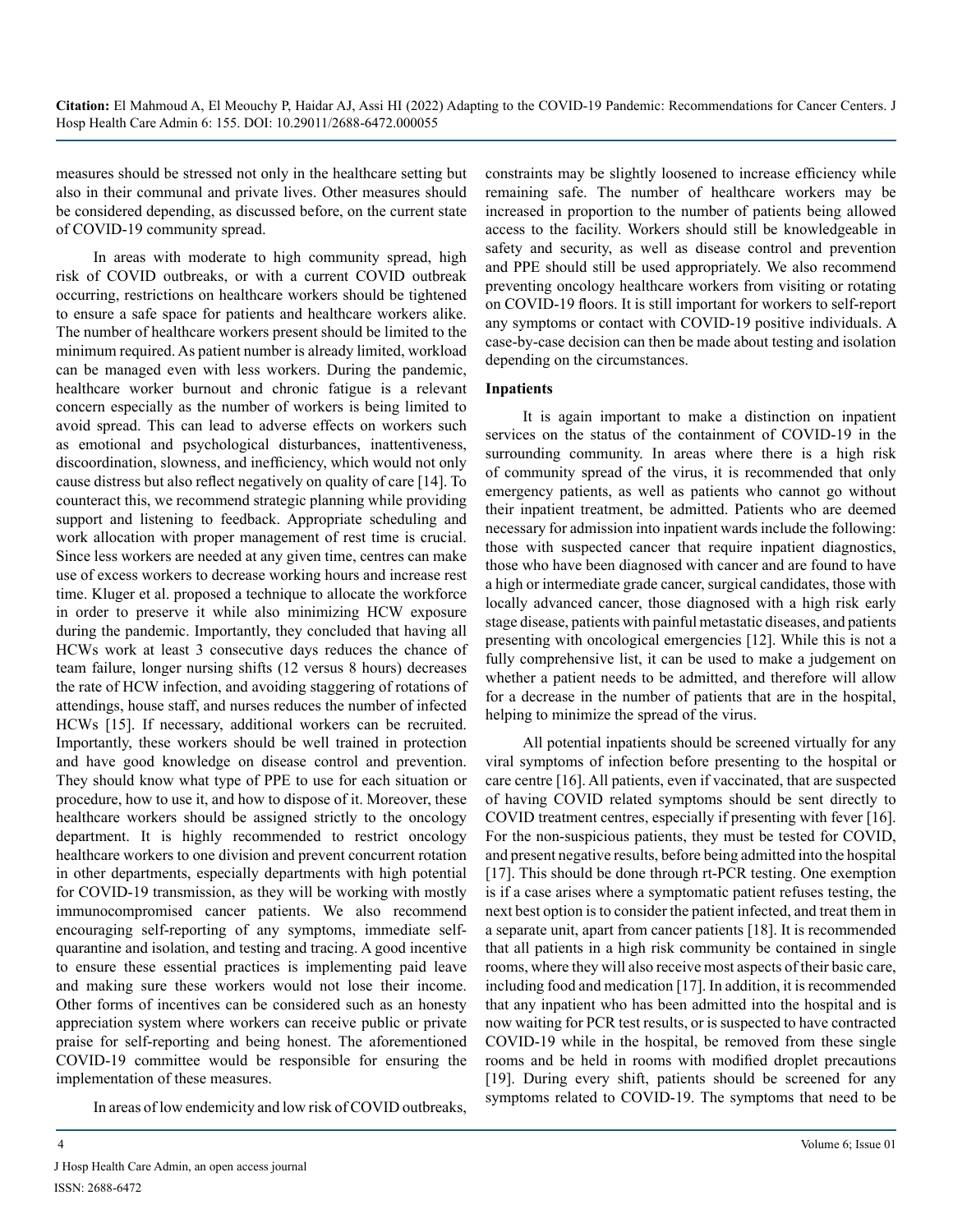screened for include cough, fatigue, anorexia, shortness of breath, myalgias and even some broader symptoms such as sore throat, nasal congestion, diarrhoea, loss of smell, and loss of taste [20]. A particular distinction must be made for immunocompromised cancer patients, who may typically present with a greater sense of fatigue, reduced alertness and mobility, diarrhoea, loss of appetite, and confusion without having contracted COVID-19. Therefore, for such patients, it is important that their comorbid ailments be taken into consideration as a possible cause of such symptoms that overlap with those of COVID-19 during daily screenings. Clinical judgement is, as always, important. Visitors in the inpatient setting should be prohibited. However, certain exceptions can be made when a visitor is absolutely necessary to patient welfare, a new diagnosis of cancer is being made, when bad news must be announced, and for terminally ill patients [21]. In these cases, the decision to allow visitors should be made by the team of healthcare professionals. Lastly, it is important to focus on limiting the spread of COVID-19 between patients and physicians by implementing telehealth services for inpatient care. Telehealth is the use of technology that allows for physicians to diagnose and treat patients remotely, allowing for very close communication between patients and physicians, as well as other healthcare providers, without face-to-face contact [22]. Telehealth can be done through a variety of means, with the three main proponents being video calls, telephone text messages, emails. There also may be other ways to deliver telehealth services, such as through mobile applications and even home laboratory testing kits. These means of telehealth fall into one of two main categories, which are either synchronous or asynchronous. Synchronous telehealth gives a live sense of care, where the physician and patient are communicating in the moment, such as through video calls, whereas asynchronous telehealth gives a gap or postponement in the communication between the patient and physician, where data is typically being transferred between both parties. Before the emergence of COVID-19, telehealth services were administered mainly for long-distance care or patient education; now, however, telehealth has the potential to sustain, or even improve, the link between the physician and patient during the pandemic, without the risk of spreading COVID-19 between the two, and thus decreasing transmission. Therefore, in a community that may be at a very high risk for spreading the virus, many inpatient services can be conducted through telehealth. Firstly, telehealth services can be used for the triaging of inpatients [23]. Here, it is essential that in high-risk communities, hospitals maintain a strict structure and order for prioritizing emergency care to the sickest patients. Patients can be sorted into different priority levels such as that we have suggested using the telehealth triage system before hospital admittance, avoiding unnecessary admissions. By triaging through telehealth systems, not only would the spread of the virus be further contained, hospital costs and resource use would be cut down, and the proper prioritization for admission can occur.

J Hosp Health Care Admin, an open access journal ISSN: 2688-6472

Secondly, telehealth can be used to care for inpatients. It allows for physicians to communicate and monitor patients without contact. By checking the vital status and well-being of a patient, physicians can maintain appropriate care for non-emergent cases. Physicians should focus in-person care on emergent cases that need physical examinations. With this, a higher priority is given to patients that need to be seen, while all other patients can still be cared for in the hospital without having in-person contact with their provider, thus limiting the spread of COVID-19. When a physical exam is necessary, we recommend that only one physician conduct such an exam, and then communicate the findings to the rest of the team of providers that are part of delivering care for that patient. It is important that if telehealth is implemented, the software being used for telehealth conforms to the guidelines and rules of the hospital's national agency on patient privacy and protection, and that both healthcare providers and patients be educated on the use and benefits of such a system [22].

Different protocols can be made for inpatient services in communities where there is a low risk of spread of the virus. Here, we recommend that the usual inpatients that need to be admitted to the hospital can be admitted if they are screened negatively for COVID-19. This screening protocol need not be as intense in these low risk communities and should go as follows. First, all potential inpatients that should be screened virtually, in the same manner as previously described for high spread communities [16]. If the patient is not suspected of having the virus from this virtual screening, then they may be admitted into the medical floor without PCR testing [17]. If they are suspected of having the virus as an outcome of the screening, then they must be tested for COVID-19 and only admitted if they present a negative test. If screened positive for symptoms, vaccinated patients would only need to be tested if they have had a positive contact. After screening, the protocol for handling patients in the hospital is the same as the one previously mentioned for high-risk communities. Within the hospital, it is still recommended that patients be held in single rooms in low spread community settings, so long as the hospital contains the resources and capacity to do so[17]. Unlike in high risk communities, visitors should be allowed, albeit after appropriate screening, for inpatient treatment in low risk communities; this is because visitors act as the main support branch for inpatients, and are an essential piece to delivering the highest quality of patient-centred care [19]. To find a good balance between patient safety and patient support, hospitals manipulate visitation hours and duration, as well as symptom screening for COVID-19 in visitors to ensure all inpatients are still in a safe environment. Due to the low risk of the spread of COVID-19, there is no need for telehealth services in these communities, and all patient care can be conducted in-person with proper distancing and infection control measures.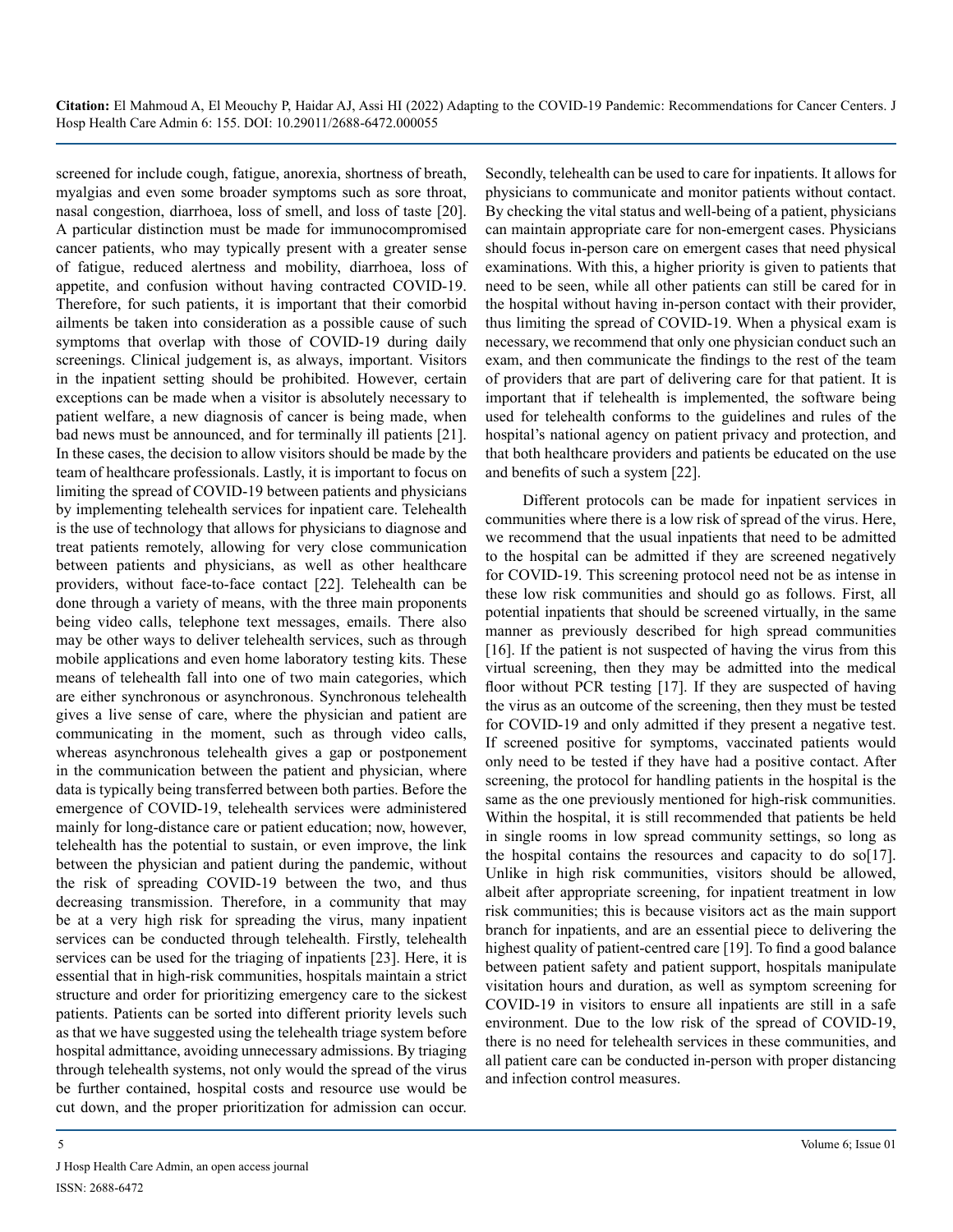#### **Pre-Operative Care**

Surgery is the mainstay of treatment in the management of many oncology cases. In order to avoid the inadequacy in cancer treatment that was seen at the beginning of the pandemic, surgery should still be an available option for treatment. The best way to combat the spread of COVID-19 to cancer patients that are elected to go into surgery is through adequate preoperational etiquette. There have been multiple proposed methods used to conduct preoperative protocols in hospitals around the world. Most of them make use of blood tests, PCR testing, and sometimes radio imaging. In summary, first, tele-screening is conducted to detect the presence of any COVID related symptoms. If a patient does not show symptoms, they then undergo blood testing upon admission to the hospital. This blood test should focus on lymphocyte count, LDH, fibrinogen, D-dimer, and CRP. Along with this blood test, PCR testing is given to all patients in high community spread. After taking the PCR test, the patient must observe a strict quarantine while waiting for the results. If the tests are negative, then the patient has passed the preoperational protocol, while a positive test leads to the patient being directed to healthcare clinics or a general practitioner that primarily cares for COVID-19. It should be noted that some variations of this method ask for a chest CT scan before PCR testing, with the belief that CT scans should be conducted to avoid potential mistakes that can come about from false negatives in the PCR tests [24, 25]. This was seen being used in Milan in Italy at a peak of the Italian outbreak [26]. Admission is encouraged to be done 48 hours before the surgery is scheduled. However, we recommend against the use of CT scans for preoperational protocols, due to their high cost and the effects of harmful unnecessary radiation on the patient, we believe it is impractical and unnecessarily excessive.

In a community that contains a lower risk of spread, the variation transitions to one where PCR testing is the main foundation for preoperative protocol [26]. This shall be done within a week of the date of the surgery after screening. Patients must be able to stay at home in between the time of the PCR testing and the surgery, as well as quarantine and maintain separation from all individuals that pose a threat of having COVID-19. Patients that are presenting symptoms of COVID-19, such as fever, loss of smell, or dry cough, must be looked at from the standpoint of their comorbidity with cancer. If these symptoms are known by the patient's healthcare provider to have been caused by their cancer, then the result of the PCR test would dictate if the surgery would be postponed; a positive test would postpone the surgery, while a negative test would dictate that a patient is ready for the procedure. If the symptoms are not known to have been caused by cancer, then the patient would be directed to healthcare clinics or a general practitioner that primarily cares for COVID-19, and their surgery postponed.

## **Conclusion**

After a thorough search through the literature, it is noticeable that there are many gaps in our knowledge of the viral pandemic. Bridging these gaps will not only help healthcare systems cope with the ongoing pandemic but will also prepare and enable them to handle future pandemics. Most recommendations made at the beginning of the pandemic were based on logical assumptions and comparisons with other viral outbreaks. In reality, there is a significant lack of real-world data especially when it comes to COVID oncological data. Therefore, emerging oncological and logistical recommendations should rely on up-to-date pandemic data in order to help oncological centers and departments around the world in providing the optimal care and management for cancer patients.

## **References**

- **1.** [Zhu N, Zhang D, Wang W, Li X, Yang B, et al. \(2019\) A Novel](https://pubmed.ncbi.nlm.nih.gov/31978945/)  [Coronavirus from Patients with Pneumonia in China. N Engl J Med](https://pubmed.ncbi.nlm.nih.gov/31978945/)  [382: 727-733.](https://pubmed.ncbi.nlm.nih.gov/31978945/)
- **2.** [Meyerowitz EA, Richterman A, Gandhi RT, Sax PE \(2021\) Transmission](https://pubmed.ncbi.nlm.nih.gov/32941052/)  [of SARS-CoV-2: A Review of Viral, Host, and Environmental Factors.](https://pubmed.ncbi.nlm.nih.gov/32941052/)  [Ann Intern Med 174: 69-79.](https://pubmed.ncbi.nlm.nih.gov/32941052/)
- **3.** [Klompas M, Baker MA, Rhee C \(2020\) Airborne Transmission of](https://jamanetwork.com/journals/jama/articlepdf/2768396/jama_klompas_2020_vp_200144.pdf)  [SARS-CoV-2: Theoretical Considerations and Available Evidence.](https://jamanetwork.com/journals/jama/articlepdf/2768396/jama_klompas_2020_vp_200144.pdf)  [JAMA 324: 441-442.](https://jamanetwork.com/journals/jama/articlepdf/2768396/jama_klompas_2020_vp_200144.pdf)
- **4.** [Gomes C \(2020\) Report of the WHO-China joint mission on coronavirus](https://bjihs.emnuvens.com.br/bjihs/article/view/172)  [disease 2019 \(COVID-19\). Brazilian Journal of Implantology and](https://bjihs.emnuvens.com.br/bjihs/article/view/172)  [Health Sciences.](https://bjihs.emnuvens.com.br/bjihs/article/view/172)
- **5.** [Karacin C, Bilgetekin I, Basal F, Oksuzoglu OB \(2020\) How does](https://www.ncbi.nlm.nih.gov/pmc/articles/PMC7367513/)  [COVID-19 fear and anxiety affect chemotherapy adherence in patients](https://www.ncbi.nlm.nih.gov/pmc/articles/PMC7367513/)  [with cancer. Future Oncology 16: 2283-2293.](https://www.ncbi.nlm.nih.gov/pmc/articles/PMC7367513/)
- **6.** [Alkatout I, Biebl M, Momenimovahed Z, Giovannucci E, Hadavandsiri](https://www.frontiersin.org/articles/10.3389/fonc.2021.675038/full)  [F, et al. \(2021\) Has COVID-19 Affected Cancer Screening Programs?](https://www.frontiersin.org/articles/10.3389/fonc.2021.675038/full)  [A Systematic Review. Frontiers in Oncology 11.](https://www.frontiersin.org/articles/10.3389/fonc.2021.675038/full)
- **7.** [Maringe C, Spicer J, Morris M, Purushotham A, Nolte E, et al. \(2020\)](https://www.thelancet.com/journals/lanonc/article/PIIS1470-2045(20)30388-0/fulltext)  [The impact of the COVID-19 pandemic on cancer deaths due to delays](https://www.thelancet.com/journals/lanonc/article/PIIS1470-2045(20)30388-0/fulltext)  [in diagnosis in England, UK: a national, population-based, modelling](https://www.thelancet.com/journals/lanonc/article/PIIS1470-2045(20)30388-0/fulltext)  [study. The lancet oncology 21: 1023-1034.](https://www.thelancet.com/journals/lanonc/article/PIIS1470-2045(20)30388-0/fulltext)
- **8.** [Organization WH. Cleaning and disinfection of environmental surfaces](https://www.who.int/publications/i/item/cleaning-and-disinfection-of-environmental-surfaces-inthe-context-of-covid-19)  [in the context of COVID-19. 2020.](https://www.who.int/publications/i/item/cleaning-and-disinfection-of-environmental-surfaces-inthe-context-of-covid-19)
- **9.** [Schaible UE, Kaufmann SHE \(2007\) Malnutrition and infection:](https://journals.plos.org/plosmedicine/article?id=10.1371/journal.pmed.0040115)  [complex mechanisms and global impacts, Plos medicine 4: e115.](https://journals.plos.org/plosmedicine/article?id=10.1371/journal.pmed.0040115)
- **10.** [Organization WH. Healthy diet. World Health Organization. Regional](https://apps.who.int/iris/bitstream/handle/10665/325828/EMROPUB_2019_en_23536.pdf?sequence=1&isAllowed=y)  [Office for the Eastern Mediterranean; 2019.](https://apps.who.int/iris/bitstream/handle/10665/325828/EMROPUB_2019_en_23536.pdf?sequence=1&isAllowed=y)
- **11.** [Stave GM, Smith SE, Hymel PA, Heron RJ \(2021\) Worksite](https://pubmed.ncbi.nlm.nih.gov/33908386/)  [Temperature Screening for COVID-19. Journal of occupational and](https://pubmed.ncbi.nlm.nih.gov/33908386/)  [environmental medicine 63: 638-641.](https://pubmed.ncbi.nlm.nih.gov/33908386/)
- **12.** [Ismaili N \(2020\) COVID-19 Recommendations for patients with](https://link.springer.com/article/10.1007/s42399-020-00425-7)  [cancer: the post-COVID-19 era. SN Comprehensive Clinical Medicine](https://link.springer.com/article/10.1007/s42399-020-00425-7)  [2: 1290-1295.](https://link.springer.com/article/10.1007/s42399-020-00425-7)